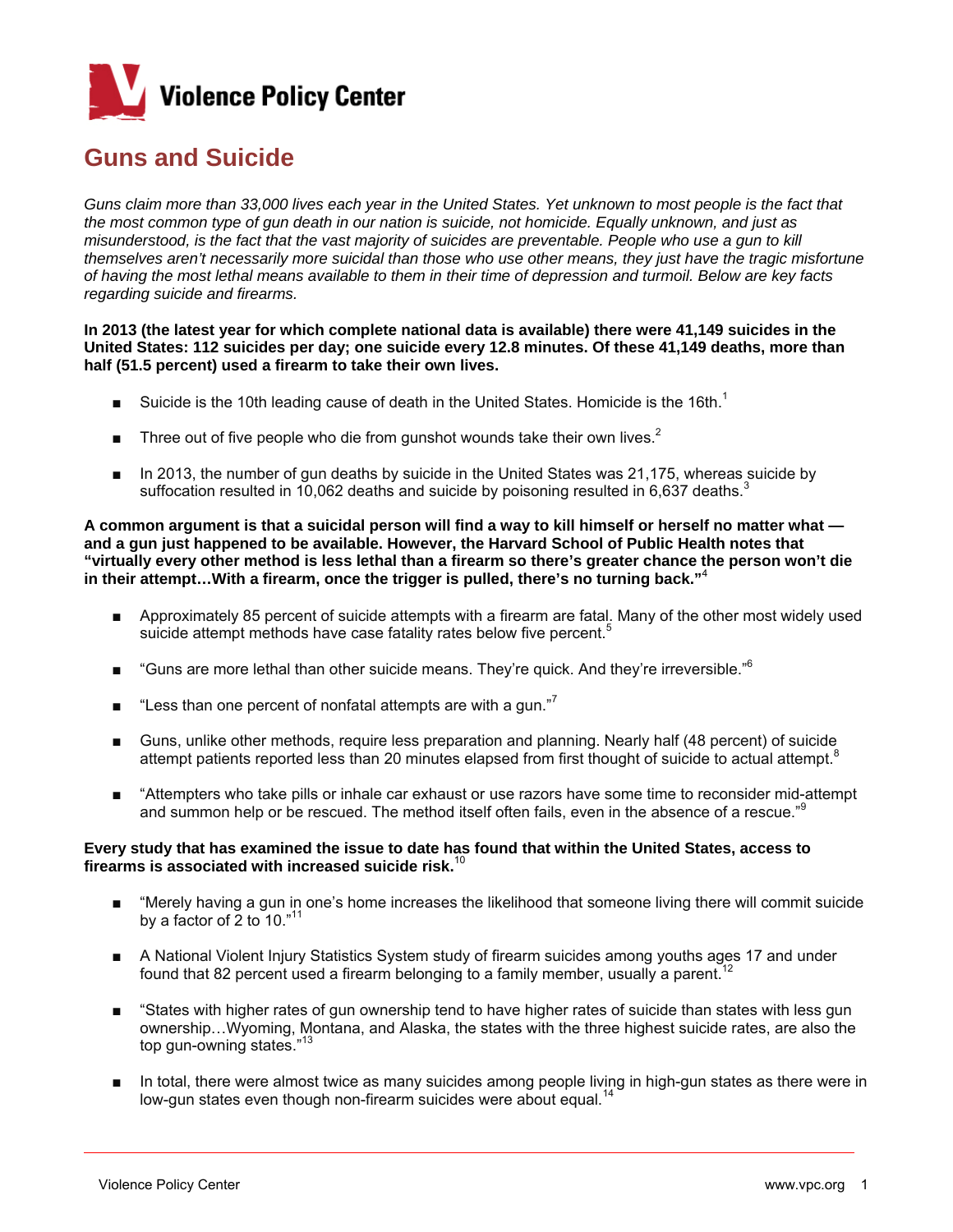**For middle-aged adults, the suicide rate is increasing. Centers for Disease Control and Prevention data shows that in 2013, 22,307 suicides were reported for individuals ages 35 to 64. Of these, 10,814 were committed with a firearm.**<sup>15</sup>

- From 1999 to 2013, the suicide rate for men aged 35 to 64 increased 28.6 percent. For women in that age group the rate increased  $42.6$  percent.<sup>16</sup>
- Firearms and suffocation were the most common mechanisms for men. Poisoning and firearms were the most common mechanisms for women.<sup>17</sup>
- $\blacksquare$  In 2013, suicide rates were highest among those aged 50 to 54 (20.4 per 100.000).<sup>18</sup>
- Researchers have suggested possible contributing factors for the rise in suicide rates among middle-aged adults include the economic downturn, and that the increase is a "cohort effect," recognizing that the "baby boomer" generation had high suicide rates during their adolescent years.<sup>19</sup>

## **Suicides in the U.S. military surged to a record 349 in 2012, far exceeding the 295 Americans that died from military fatalities in Afghanistan that year.**<sup>20</sup>

- Veterans with substance use disorders who die by suicide are more likely to use violent means (such as a firearm) than nonviolent means (such as an overdose). "In a study of more than 5,000 Veterans Affairs patients with substance use disorders, researchers found that despite having access to potentially lethal substances, 70 percent of those who died by suicide used violent means."<sup>2</sup>
- Service members most frequently used firearms to end their lives (49.13 percent used non-military issued firearms). $^{22}$
- The rate of suicide among women who have served in the military is triple that of their civilian counterparts.<sup>2</sup>
- Commanders typically disable or take the firearms of deployed troops identified as potentially suicidal, *but they do not have that authority with private firearms kept off the base*. 24
- An intervention in Israel preventing soldiers from taking their guns home on weekend leave, a time when many soldiers' suicides occurred, helped reduce the suicide rate among them by 40 percent.<sup>2</sup>
- One article noted that two thirds of Army suicides happen not on deployment, but at home, most often on bases with high operations tempos. Fort Drum, in upstate New York, was an exception. The reason cited: "New York has restrictive gun laws, so, it's not so easy to get drunk, get a gun and shoot yourself."<sup>26</sup>

## **The Harvard School of Public Health created the Means Matter Campaign because "means reduction" has been proven to reduce suicide rates.**<sup>27</sup>

- When lethal means are made less available or less deadly ("means reduction"), suicide rates by that method decline, and frequently suicide rates *overall* decline. This has been demonstrated in a number of areas in the context of suicide: bridge barriers, detoxification of domestic gas, pesticides, medication packaging, and others.<sup>28</sup>
- Firearm owners are not more suicidal than non-firearm owners; rather, their suicide attempts are more likely to be fatal because of guns' heightened lethality.<sup>29</sup>
- Nine out of 10 people who attempt suicide and survive will not go on to die by suicide at a later date.<sup>30</sup>
- A lethal weapon available to a person in the depths of despair can end a life in an instant. Firearms are used in five out of 10 suicides in the U.S. Removing lethal means from a vulnerable person, especially a youth, can save a life. $31$